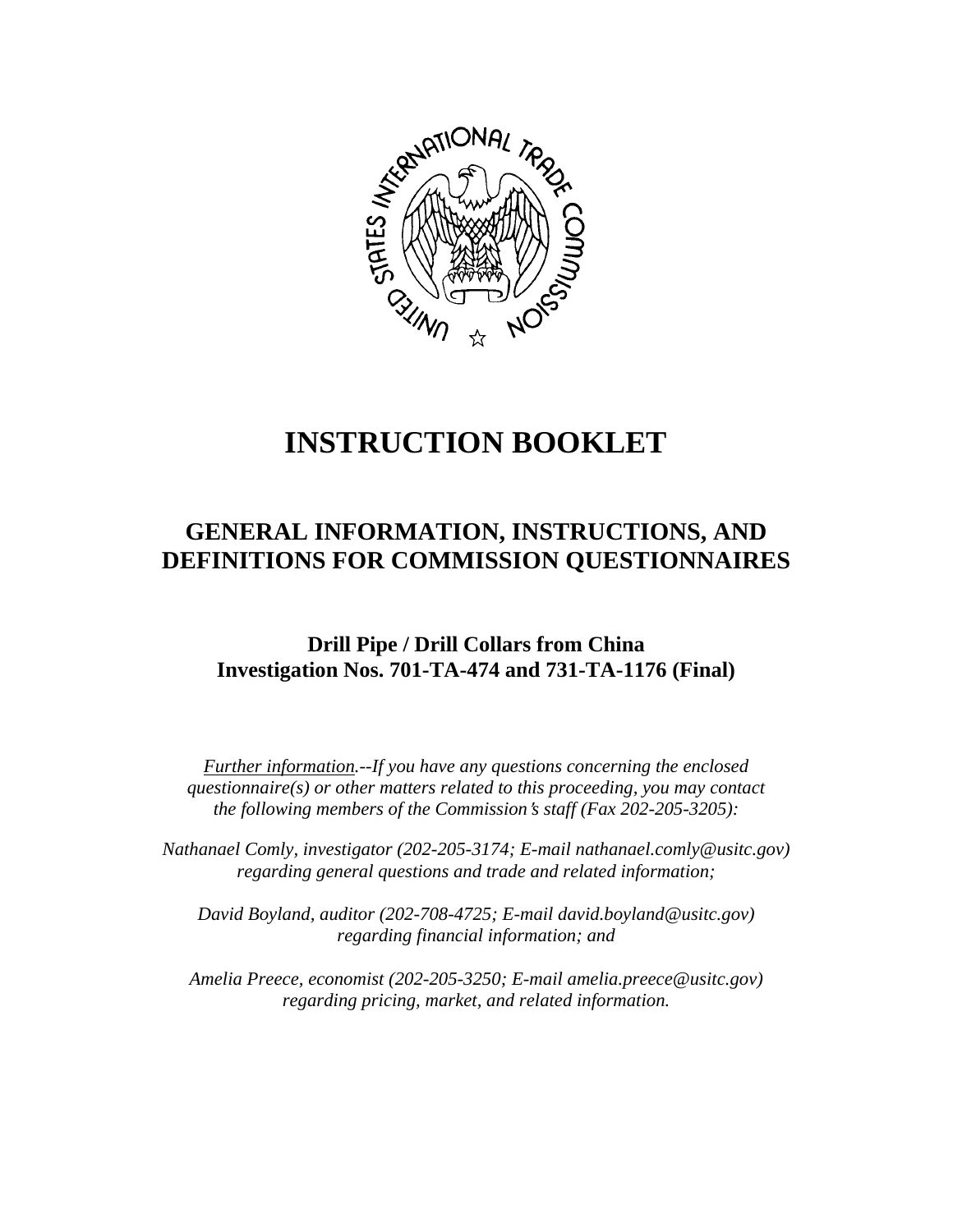#### **GENERAL INFORMATION**

*Background*.—This proceeding was instituted in response to a petition filed effective December 31, 2009, by VAM Drilling USA Inc., Houston, TX; Rotary Drilling Tools, Beasley, TX; Texas Steel Conversions, Inc., Houston, TX; TMK IPSCO, Downers Grove, IL; and the United Steel, Paper and Forestry, Rubber, Manufacturing, Energy, Allied Industrial and Service Workers International Union, AFL-CIO-CLC, Pittsburgh, PA. Countervailing and/or antidumping duties may be assessed on the subject imports as a result of this proceeding if the Commission makes an affirmative determination of injury, threat, or material retardation, and if the U.S. Department of Commerce makes an affirmative determination of subsidization and/or dumping.

Questionnaires and other information pertinent to this proceeding are available at **http://www.usitc.gov/trade\_remedy/731\_ad\_701\_cvd/investigations/2010/drill\_pipe\_from\_c hina/finalphase.htm**. Address all correspondence to the United States International Trade Commission, Washington, DC 20436. Hearing-impaired individuals can obtain information regarding this proceeding via the Commission's TDD terminal (202-205-1810).

*Due date of questionnaire(s)*.--Return the completed questionnaire(s) to the United States International Trade Commission by no later than **October 15, 2010**. Please make sure the completed questionnaire is sent to the attention of Nathanael Comly. **Return only one copy of the completed questionnaire(s), but please keep a copy for your records so that you can refer to it if the Commission staff contacts you with any questions during the course of this proceeding.**

*Service of questionnaire response(s)*.--In the event that your firm is a party to this proceeding, you are required to serve a copy of the questionnaire(s), once completed, on parties to the proceeding that are subject to administrative protective order (see 19 CFR  $\S 207.7$ ). A list of such parties is maintained by the Commission's Secretary and may be obtained by calling 202-205-1803. A certificate of service must accompany the copy of the completed questionnaire(s) you submit (see 19 CFR § 207.7).

*Confidentiality*.--The commercial and financial data furnished in response to the enclosed questionnaire(s) that reveal the individual operations of your firm will be treated as confidential by the Commission to the extent that such data are not otherwise available to the public and will not be disclosed except as may be required by law (see 19 U.S.C. § 1677f). Such confidential information will not be published in a manner that will reveal the individual operations of your firm; however, nonnumerical characterizations of numerical business proprietary information (such as discussion of trends) will be treated as confidential business information only at the request of the submitter for good cause shown.

*Verification***.--The information submitted in the enclosed questionnaire(s) is subject to audit and verification by the Commission. To facilitate possible verification of data, please keep all your workpapers and supporting documents used in the preparation of the questionnaire response(s).**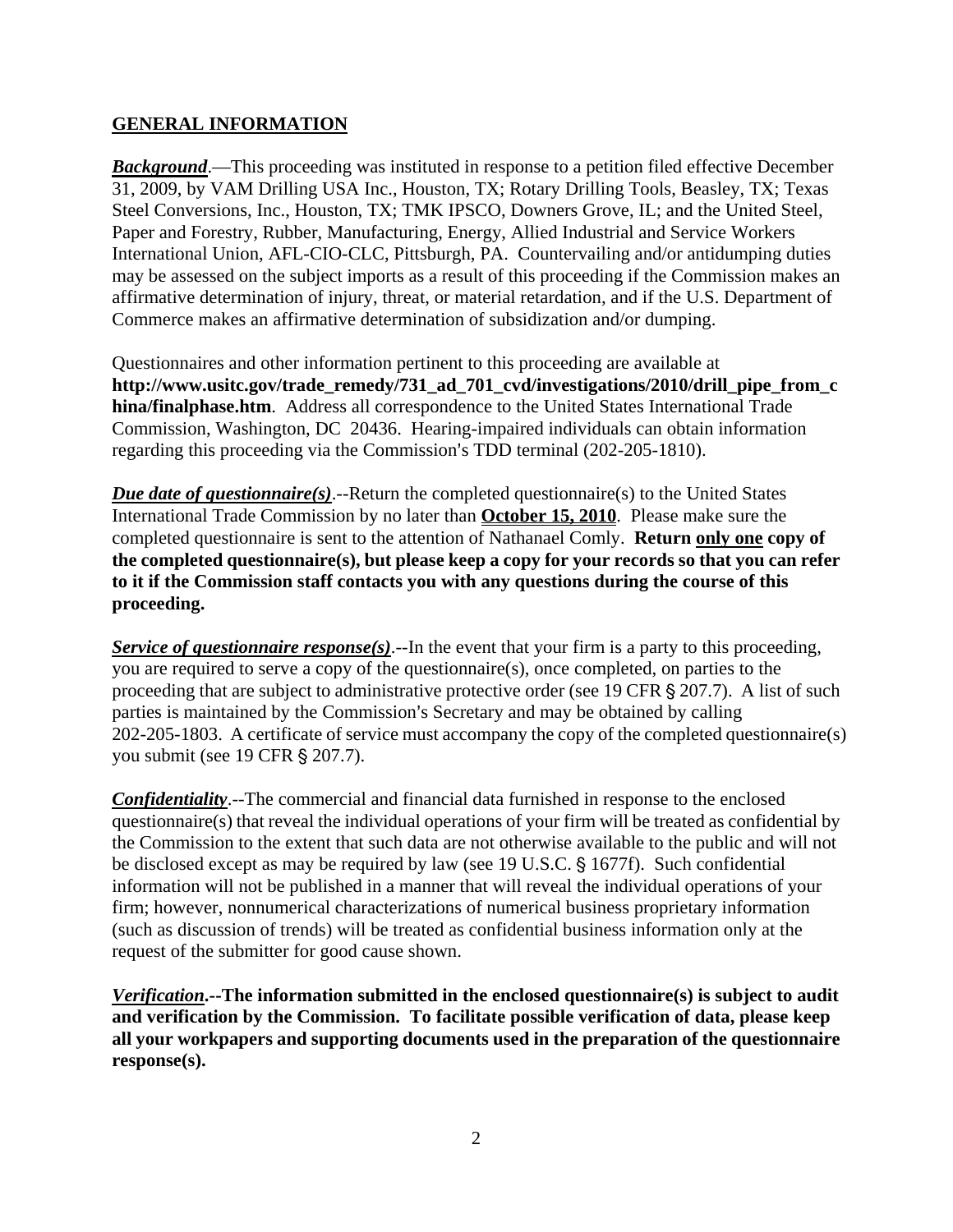#### **GENERAL INFORMATION--***Continued*

*Release of information*.--The information provided by your firm in response to the questionnaire(s), as well as any other business proprietary information submitted by your firm to the Commission in connection with this proceeding, may become subject to, and released under, the administrative protective order provisions of the Tariff Act of 1930 (19 U.S.C. § 1677f) and section 207.7 of the Commission's Rules of Practice and Procedure (19 CFR  $\S$  207.7). This means that certain lawyers and other authorized individuals may temporarily be given access to the information for use in connection with this proceeding or other import-injury investigations conducted by the Commission on the same or similar merchandise; those individuals would be subject to severe penalties if the information were divulged to unauthorized individuals.

#### **INSTRUCTIONS**

*Answer all questions*.--Do not leave any question or section blank unless a questionnaire expressly directs you to skip over certain questions or sections. If the answer to any question is "none," write "none." If information is not readily available from your records in exactly the **form requested, furnish carefully prepared estimates--designated as such by the letter E<sup>"</sup>--and explain the basis of your estimates**. Answers to questions and any necessary comments or explanations should be supplied in the space provided or on separate sheets attached to the appropriate page of the questionnaire(s). If your firm is completing more than one questionnaire in connection with this proceeding (i.e., a producer, importer, and/or purchaser questionnaire), you need not respond to duplicated questions in the questionnaires.

*Consolidate all U.S. establishments*.--Report the requested data for your establishment(s) located in the United States. **Firms operating more than one establishment should combine the data for all establishments into a single report.**

*Filing instructions*.— This questionnaire is available as a "fillable" form in MS Word format on the Commission's website at **http://www.usitc.gov/trade\_remedy/731\_ad\_701\_cvd/investigations/2010/drill\_pipe\_ from\_china/finalphase.htm** *Please do not attempt to modify the format or permissions of the questionnaire document*. Questionnaires may be filed electronically or in paper form, as described on the following page.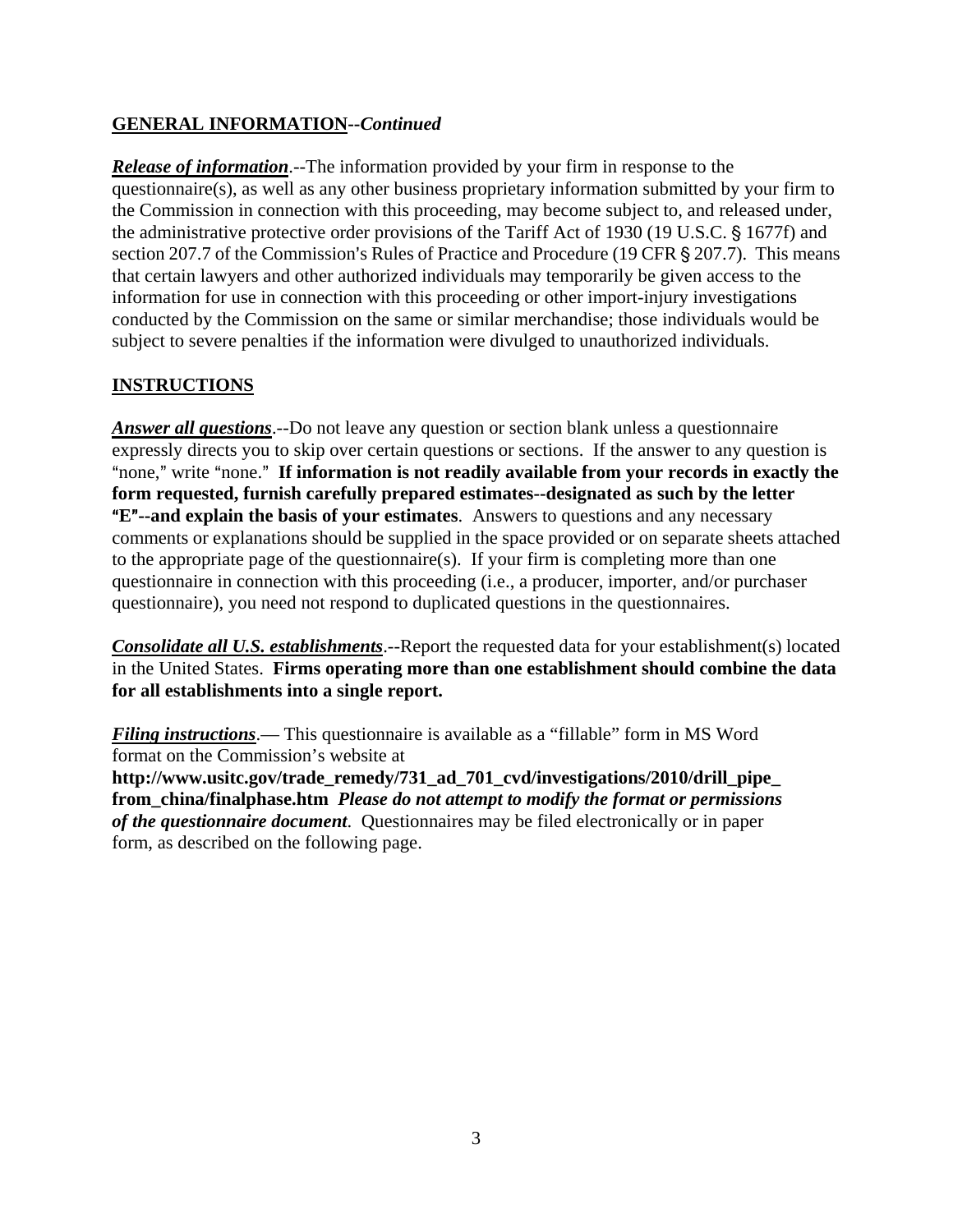#### **INSTRUCTIONS--***Continued*

#### **OPTIONS FOR FILING**

**• Compact disc (CD)**.—Copy your questionnaire onto a CD, include a signed certification page (page 1) (either in paper form or scanned PDF copied onto CD), and mail to the address below. *It is strongly recommended that you use an overnight mail service. U.S. mail sent to government offices undergoes additional processing which not only results in substantial delays in delivery but may also damage CDs.* 

**• E-mail**.—E-mail your questionnaire to the investigator identified on page 1 of the Instruction Booklet; include a scanned PDF of the signed certification page (page 1). Type the following in the e-mail subject line: BPI Questionnaire, **INV. NOS. 701-TA-474 and 731-TA-1176**. *Please note that submitting your questionnaire by e-mail may subject your firm's business proprietary information to transmission over an unsecure environment and to possible disclosure. If you choose this option, the Commission warns you that any risk involving possible disclosure of such information is assumed by the submitter and not by the Commission.* 

**• Fax**.—Fax to 202.205.3205.

**• Overnight mail service**.—Mail to the following address:

#### **United States International Trade Commission Office of Investigations, Room 615 500 E Street SW Washington, DC 20024**

**• U.S. mail**.—Mail to the address above, but use zip code 20436. *This option is not recommended. U.S. mail sent to government offices undergoes additional processing to screen for hazardous materials; this additional processing results in substantial delays in delivery.* 

Note: If you are a party to these investigations, and service of the questionnaire is required, such service should be made in paper form.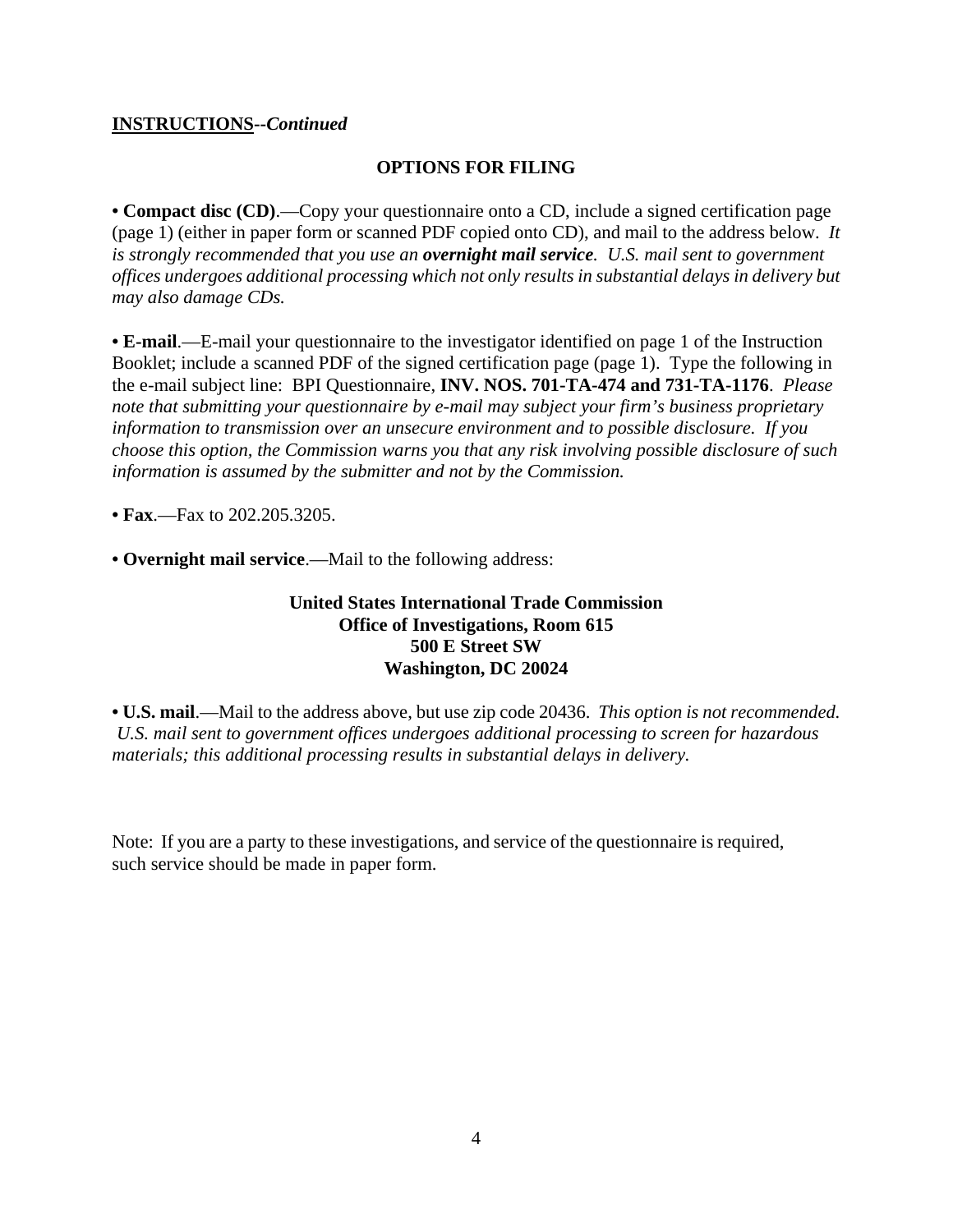#### **DEFINITIONS**

*Drill pipe and drill collars*.-- The products covered by this proceeding are steel drill pipe, and steel drill collars, whether or not conforming to American Petroleum Institute (API) or non–API specifications, whether finished or unfinished (including green tubes suitable for drill pipe), without regard to the specific chemistry of the steel (*i.e.*, carbon, stainless steel, or other alloy steel), and without regard to length or outer diameter. The scope does not include tool joints not attached to the drill pipe, nor does it include unfinished tubes for casing or tubing covered by any other antidumping or countervailing duty order. The subject products are currently imported under the following Harmonized Tariff Schedule of the United States (HTSUS) statistical reporting numbers: 7304.22.0030, 7304.22.0045, 7304.22.0060, 7304.23.3000, 7304.23.6030, 7304.23.6045, 7304.23.6060, 8431.43.8040 and may also enter under 8431.43.8060, 8431.43.4000, 7304.39.0028, 7304.39.0032, 7304.39.0036, 7304.39.0040, 7304.39.0044, 7304.39.0048, 7304.39.0052, 7304.39.0056, 7304.49.0015, 7304.49.0060, 7304.59.8020, 7304.59.8025, 7304.59.8030, 7304.59.8035, 7304.59.8040, 7304.59.8045, 7304.59.8050, and 7304.59.8055. 1 Prior to February 2, 2007, these imports were reported under different statistical provisions, including 7304.21.3000, 7304.21.6030, 7304.21.6045, and 7304.21.6060. While HTSUS subheadings are provided for convenience and Customs purposes, the written description of the scope of this proceeding is dispositive.

*Unfinished drill pipe*: Tube bodies produced as an integral component for finished drill pipe (see below). Unfinished drill pipe may be "green" (drill pipe tube that has not been heat-treated or processed) or it may be upset and heat-treated to meet or exceed API 5D grades. For the purposes of these questionnaires, the term "drill pipe" includes both standard-weight and heavy-weight drill pipe.

*Finished drill pipe*: Heavy seamless tubing used to rotate the bit and circulate the drilling fluid; joints of finished drill pipe are coupled together by means of tool joints. For the purposes of these questionnaires, the term "drill pipe" includes both standard-weight and heavy-weight drill pipe.

*Unfinished drill collars*: Tubes produced (e.g., hot-pierced or cold-bored) as an integral component for finished drill collars (see below). Unfinished drill collars do not include bar stock.

*Finished drill collars*: Heavy, thick-walled tubing used between the drill pipe and the bit in the drill stem to provide a pendulum effect to the drill stem and weight to the bit.

*Firm*.--An individual proprietorship, partnership, joint venture, association, corporation (including any subsidiary corporation), business trust, cooperative, trustee in bankruptcy, or receiver under decree of any court.

<sup>&</sup>lt;u>.</u> <sup>1</sup> Imports also may have entered under HTSUS subheading 7307.99.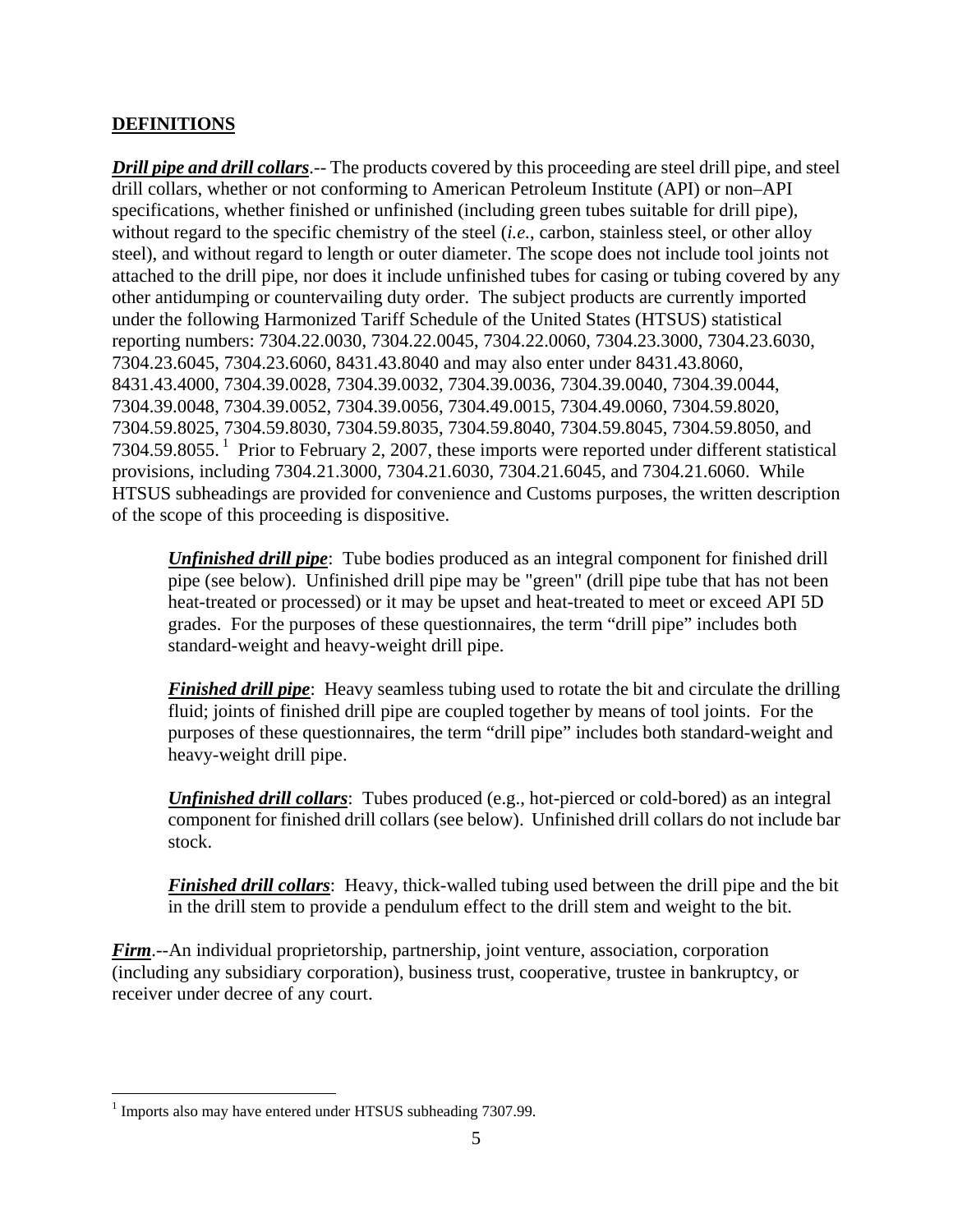#### **DEFINITIONS—***Continued*

*Related firm*.--A firm that your firm solely or jointly owned, managed, or otherwise controlled; a firm that solely or jointly owned, managed, or otherwise controlled your firm; and/or a firm that was solely or jointly owned, managed, or otherwise controlled by a firm that also solely or jointly owned, managed, or otherwise controlled your firm.

*Establishment*.--Each facility of a firm involved in the production, importation, and/or purchase of drill pipe and/or drill collars (as defined above), including auxiliary facilities operated in conjunction with (whether or not physically separate from) such facilities.

*United States*.--For purposes of this proceeding, the 50 States, Puerto Rico, the U.S. Virgin Islands, and the District of Columbia.

*Importer*.--Any person or firm engaged, either directly or through a parent company or subsidiary, in importing drill pipe and/or drill collars (as defined above) into the United States from a foreign manufacturer or through its selling agent.

*Imports*.--Those products identified for Customs purposes as imports for consumption for which your firm was the importer of record (i.e., was responsible for paying any import duty) or consignee (i.e., to which the merchandise was first delivered).

**Import quantities**.--Quantities reported should be net of returns.

*Import values*.--Values reported should be landed, duty-paid values at the U.S. port of entry, including ocean freight and insurance costs, brokerage charges, and import duties (i.e., all charges except inland freight in the United States).

*Purchaser*.--Any person or firm engaged, either directly or through a parent company or subsidiary, in purchasing drill pipe and/or drill collars (as defined above) from another firm that produces, imports, or otherwise distributes drill pipe and/or drill collars.

*Purchases*.--Purchases from all sources, NOT including direct imports from foreign producers (which should be reported in an importer questionnaire).

*Purchase quantities*.--Quantities reported should be net of returns.

*Purchase values*.--Values reported should be net values (i.e., gross purchase values less all discounts, allowances, rebates, and the value of returned goods), delivered to your U.S. receiving point.

*Shipments*.--Shipments of products produced in or imported by your establishment(s). Include shipments to the contracting firm of product produced by your firm under a toll agreement.

*Shipment quantities*.--Quantities reported should be net of returns.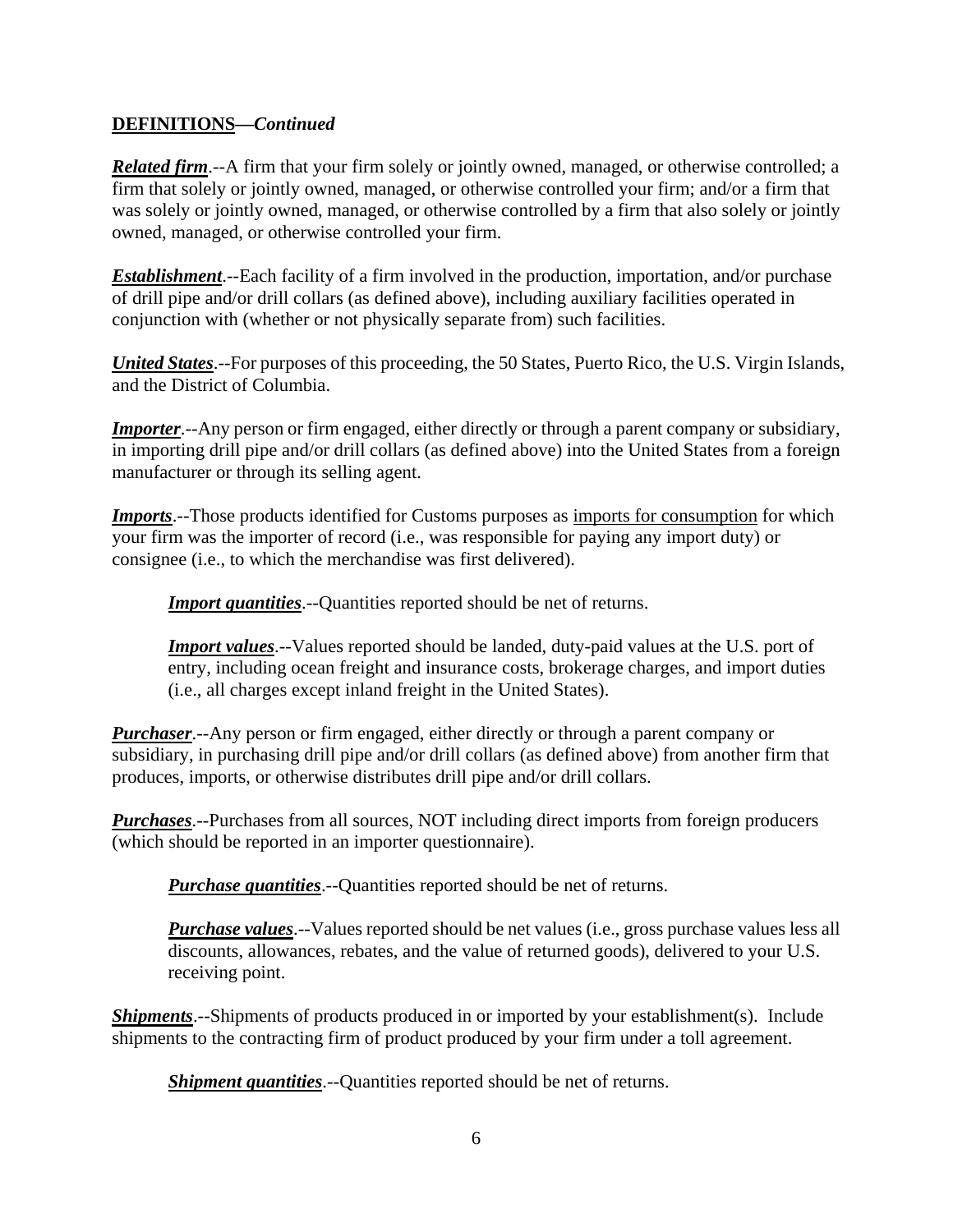#### **DEFINITIONS—***Continued*

*Shipment values*.--Values reported should be net values (i.e., gross sales values less all discounts, allowances, rebates, prepaid freight, and the value of returned goods), f.o.b. your U.S. point of shipment. The value of domestic shipments to the contracting firm under a toll agreement is the conversion fee (including profit).

#### *Types of shipments*:

*U.S. shipments*.--Commercial shipments, internal consumption, and transfers to related firms within the United States.

*Commercial shipments*.--Shipments, other than internal consumption and transfers to related firms, within the United States.

*Internal consumption*.--Product consumed internally by your firm.

*Transfers to related firms*.--Shipments made to related domestic firms.

*Export shipments*.--Shipments to destinations outside the United States, including shipments to related firms.

*Inventories*.--Finished goods inventory, not raw materials or work-in-progress.

*Average production capacity*.--The level of production that your establishment(s) could reasonably have expected to attain during the specified periods. Assume normal operating conditions (i.e., using equipment and machinery in place and ready to operate; normal operating levels (hours per week/weeks per year) and time for downtime, maintenance, repair, and cleanup; and a typical or representative product mix).

*Toll agreement*.--Agreement between two firms whereby the first firm furnishes the raw materials and the second firm uses the raw materials to produce a product that it then returns to the first firm with a charge for processing costs, overhead, etc.

**Production**.--All production in your establishment(s), including production consumed internally within your firm and production for another firm under a toll agreement.

**PRWs**.--Production and related workers, including working supervisors and all nonsupervisory workers (including group leaders and trainees) engaged in fabricating, processing, assembling, inspecting, receiving, storage, handling, packing, warehousing, shipping, trucking, hauling, maintenance, repair, janitorial and guard services, product development, auxiliary production for plant's own use (e.g., power plant), recordkeeping, and other services closely associated with the above production operations.